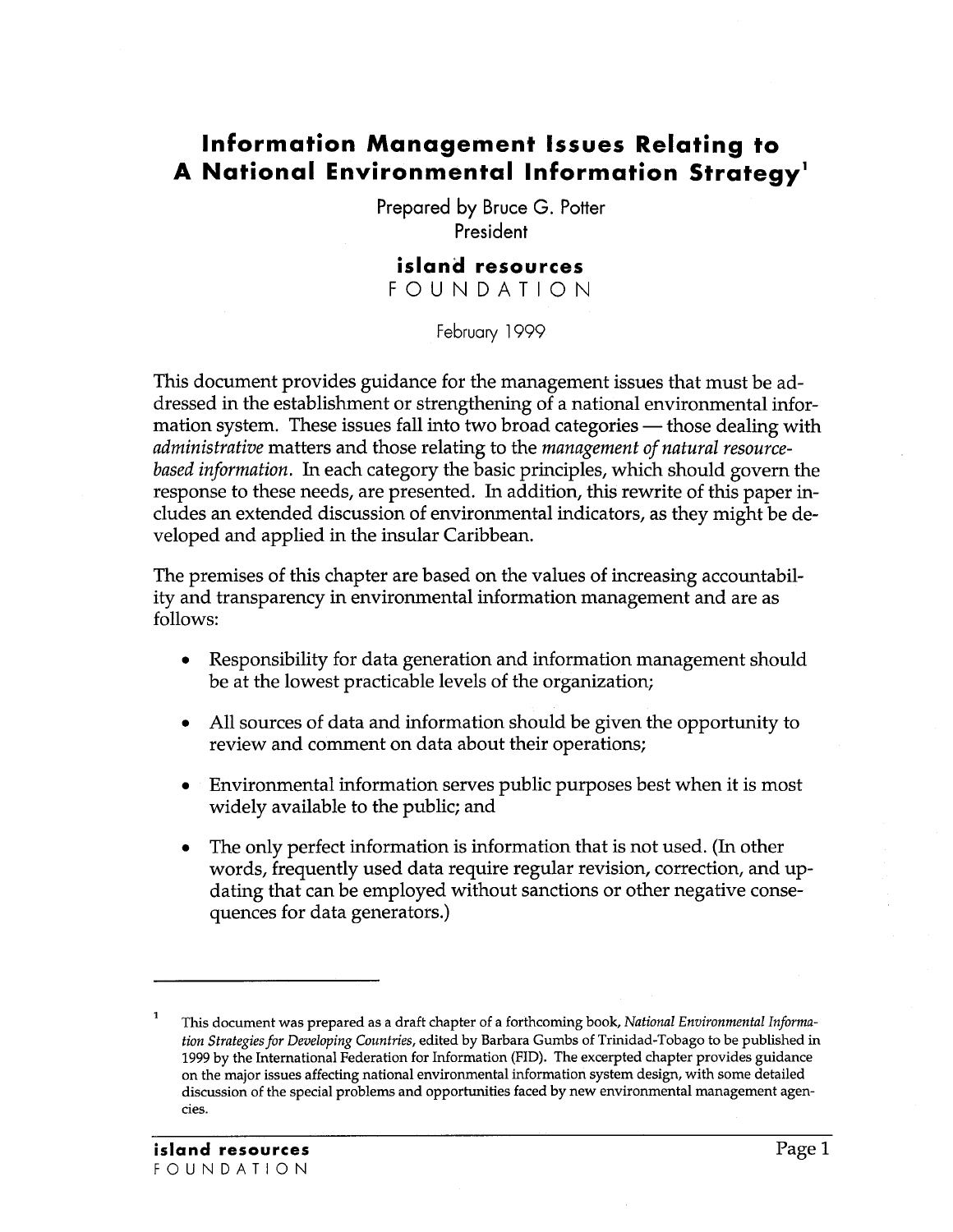# **A. Administration Issues**

An examination of the information required by the national environmental agency for making decisions is critical to the successful fulfillment of the mandate of the agency. Such decisions are usually served by the data and information that belong to, are routinely generated by, or are purchased by the environmental agency. The national environmental agency is usually not an autonomous body, but one that reports to a Ministry or Council. Consequently, one of the most important information management issues is that of establishing sound administrative systems that could provide information for the smooth operation of the agency itself and by extension the national environmental information system.

Administrative systems are stressed because too often environmental management and protection agencies are penalized in the bureaucratic and political processes of government because they do not adequately document their own systems and procedures.

The documentation of these administrative systems is especially important in developing states for a number of reasons:

- Many environmental protection agencies are new organizations, without strong bureaucratic traditions or a legacy of established administrative costs;
- Many environmental agencies are managed by senior scientists or academic leaders who are not well-versed in administrative processes or applications;
- Environmental agencies tend to have a number of enforcement duties that stimulate political and bureaucratic reactions. Without good documentation of the administrative reality of agency enforcement activities, the agency will be penalized, based on rumor, innuendo and anecdote.
- Administrative data are often the first elements of indicators of agency *response* to environmental degradation (see "Indicators," below).

Information management needs to encompass full accounting for all resources available to agency administrators, including personnel, appropriated operating funds, appropriated capital funds, permits and fees, and the wide variety of special grants and assistance projects that might be used for environmental management activities. In some agencies, voluntary activities of environmental NGOs may account for a significant portion of total environmental monitoring activities and should also be noted in the resource accounts.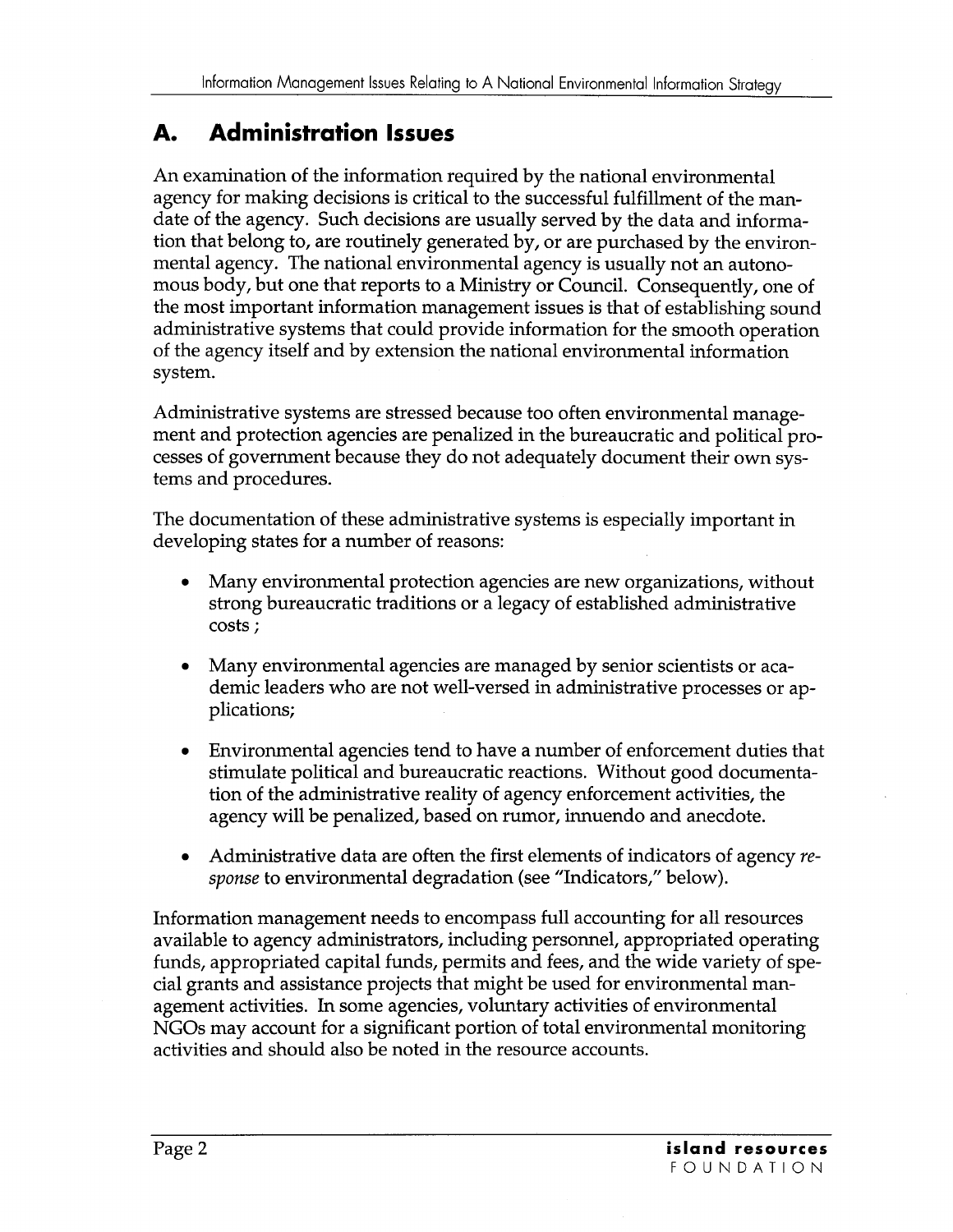Optimally, measures of agency output are related to the effects of agency action on public health and safety or environmental functions. Agency planners need to be alert to opportunities to document these effects, based on existing information systems of other agencies (such as public health or epidemiological records), or one-time-only or *ad hoc* studies that will illuminate the results of agency programmes. The reality, however, is that output measures are generally very hard to identify and collect, and agencies most often need to document process-based measures of activity as interim or surrogate indicators of output.

Administrative systems should also target complete inventories of agency capital assets, including information systems. The ability to locate and re-assign underutilized resources is a powerful tool for under-budgeted environmental management agencies.

Environmental management agencies will often feel they have no autonomy in selecting information management tools for administrative systems because of the need to interface closely with government-wide budget, financial, and administrative systems. By placing a priority on the design and implementation of automated interfaces with government-wide systems, agency mangers can have the best of both worlds, by using easy-to-program PC-based database and spreadsheet software for internal purposes, while exporting accurate and up-todate reports to the government-wide systems on demand.

Agency administrative systems need to focus on rapid generation of administrative information, and equally prompt review and publication of the data. This information should be maintained in publicly accessible archives at appropriate levels of aggregation, with due regard for protection of confidential information from private or public sources. This is the best, first step in building and maintaining the confidence of the public for environmental protection activities.

The use of Internet-based tools eases the system-design and implementation problems for environmental information. These tools will work both for internal, agency-wide "intranet" applications and also for low-cost "publication" of information and more refined data products.

## **Special Requirements for Privatization**

For a variety of administrative, budgetary, and public policy reasons, there is pressure to privatize, or "contract out" many of the monitoring activities of environmental management and protection agencies. These activities range from relatively simple local monitoring activities such as beach profiling, which can be conducted by local NGOs or units of local government, to buying testing services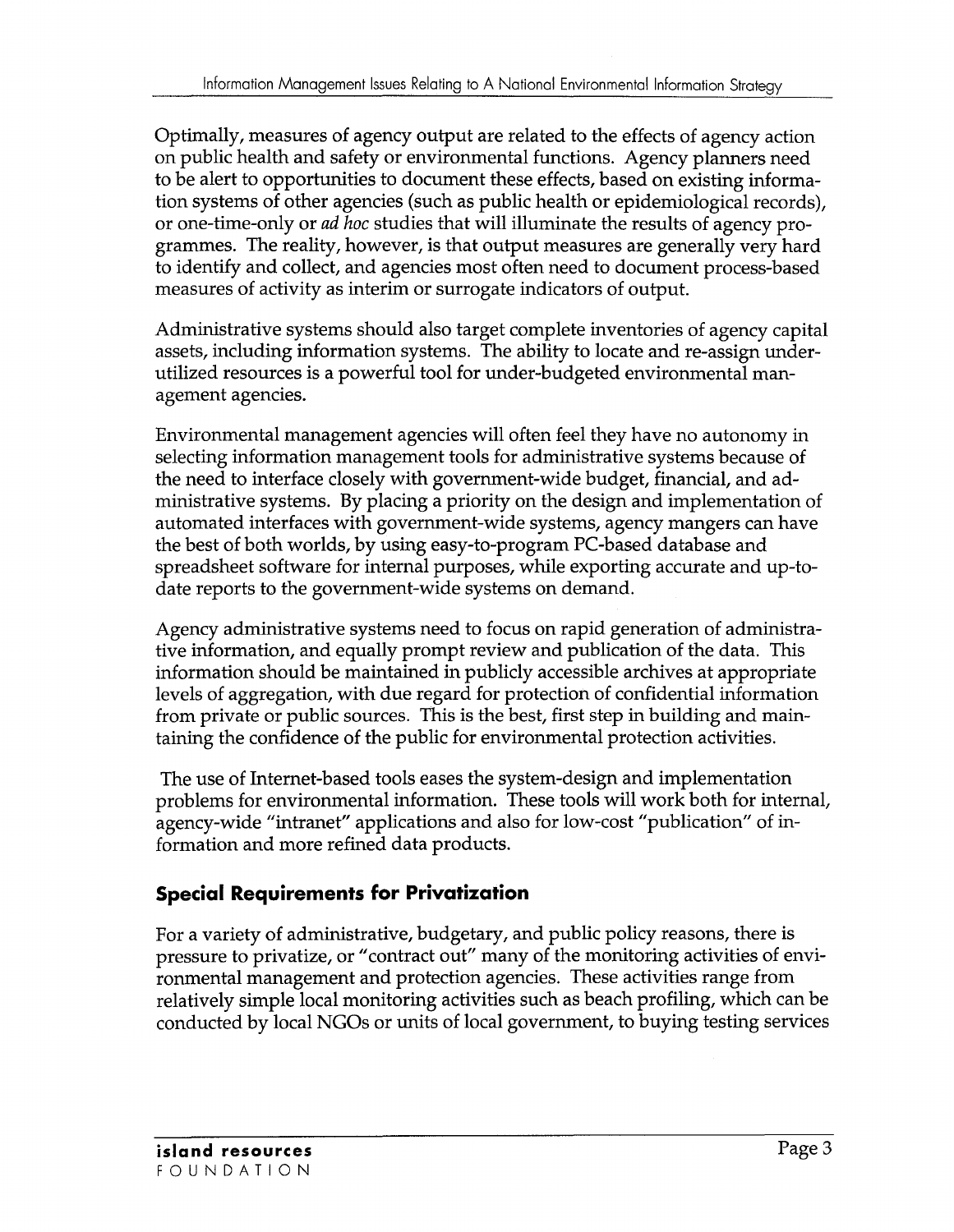from commercial analytical laboratories, to highly specialized remote sensing interpretation and mapping services<sup>2</sup>.

When key activities of the environmental management agency are thus privatized or contracted out, the management responsibilities and information management processes for administrative information become more complex. In brief, personnel of the environmental management agency need to apply both technical judgements, for which they have probably been trained as biologists or chemists, for example, and also contract management judgments, for which they often have no training at all.

As with other elements of this information management chapter, openness and transparency should be guiding principles of contract-based management systems. Pressures against such openness are strong. For example, in general it is thought that public agencies should publish their quality control data for laboratory tests. For private laboratories, however, it is often argued that publication of detailed quality control information infringes on proprietary, confidential information. Because of the complexity of the issues involved, information systems for contracted services should be carefully reviewed by specialists.

# **Legacy Systems**

One of the realities often overlooked by information managers of new environmental management agencies is that the underlying reason for creating new agencies is often that the "old" systems and responsibilities were *not* being done. Before seeking new challenges, information managers need to carefully review the strengths and weaknesses of antecedent information systems. These include both national, legal and regulatory reports, and regional and international reporting required by some of the two-dozen or more major environmental agreements which most developing countries have signed in recent years.

The second important step in the review of legacy information and reporting systems is to carefully study the existing systems for ways to combine data gathering and information processing to increase the efficiency and effectiveness of these existing systems. One of the costliest elements of many monitoring systems is simply the process of mobilization for field activities. Cost savings are significant if two or more types of monitoring can be combined in the same field activity. For example, physical monitoring of beaches can often be combined with the collection of biological measures.

It also should be noted that the United States Environmental Protection Agency, one of the models for environmental management agencies on a worldwide basis, was organized from the ground up to maximize private sector involvement in activities of the agency.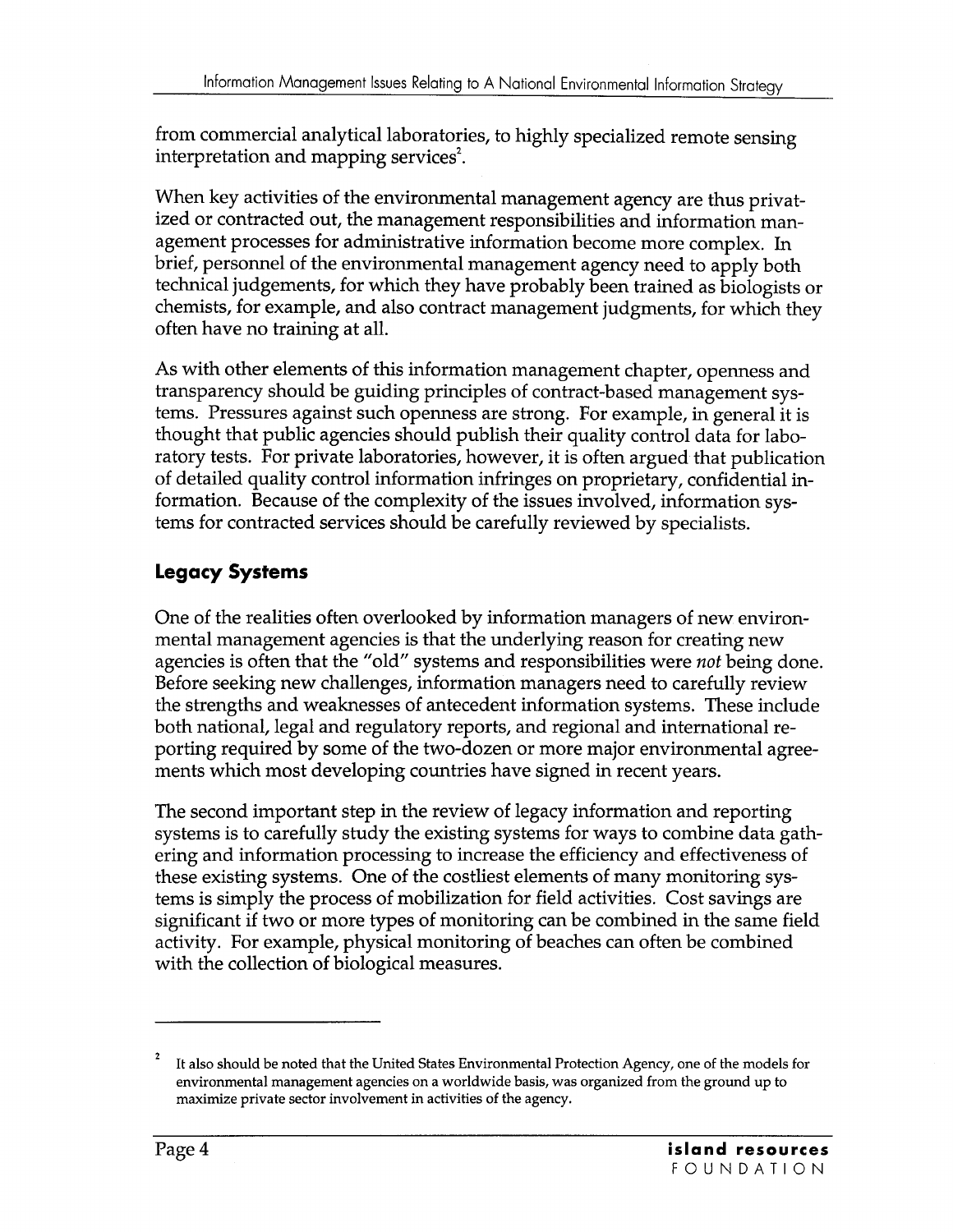A second source of savings derives directly from the use of systematic information collection techniques, which often permit the use of sampling technologies, instead of universal data collection from all participants. While statistical methods have their critics (witness the opposition in the United States Congress to the use of sampling procedures to conduct the US Census), the use of such procedures, properly designed and quality-controlled, usually results in both cost savings, and better insights into data integrity itself.

The new information needs of a newly organized environmental management agency are often easy to identify. New statutes and regulations often define the new requirements in straightforward fashion. As with existing systems, integration of new organizational needs with those of existing systems is a key to cost effective design and implementation of a national environmental information system.

# **B. Natural Resource-Based Information Issues**

This section addresses some of the major information management issues that specifically affect the natural resource-based information needs of the environmental management agency. These include:

- The importance of building, maintaining, and restoring time-series environmental data;
- The need for consistent geographic frameworks;
- Metadata and data repatriation;
- Taxonomic consistency;
- The use of advanced decision-support software, and
- An extended discussion of the state-of-the-art in the development and use of indicators of environmental status, cause, and response.

## *1. Legacy Systems: The Importance* **of** *Building* **and** *Maintaining Time-series Data*

In modern sustainable development planning it is no longer sufficient to know the status of environmental conditions at isolated points-in-time. Sustainable development necessarily implies the ability to measure trends and tendencies over time. It is still true that the analytical tools available to fully assess natural trends in the face of the high natural variability do not yet exist, but it is important that information systems be designed, operated and maintained to capture all of the various time-series information that is potentially available.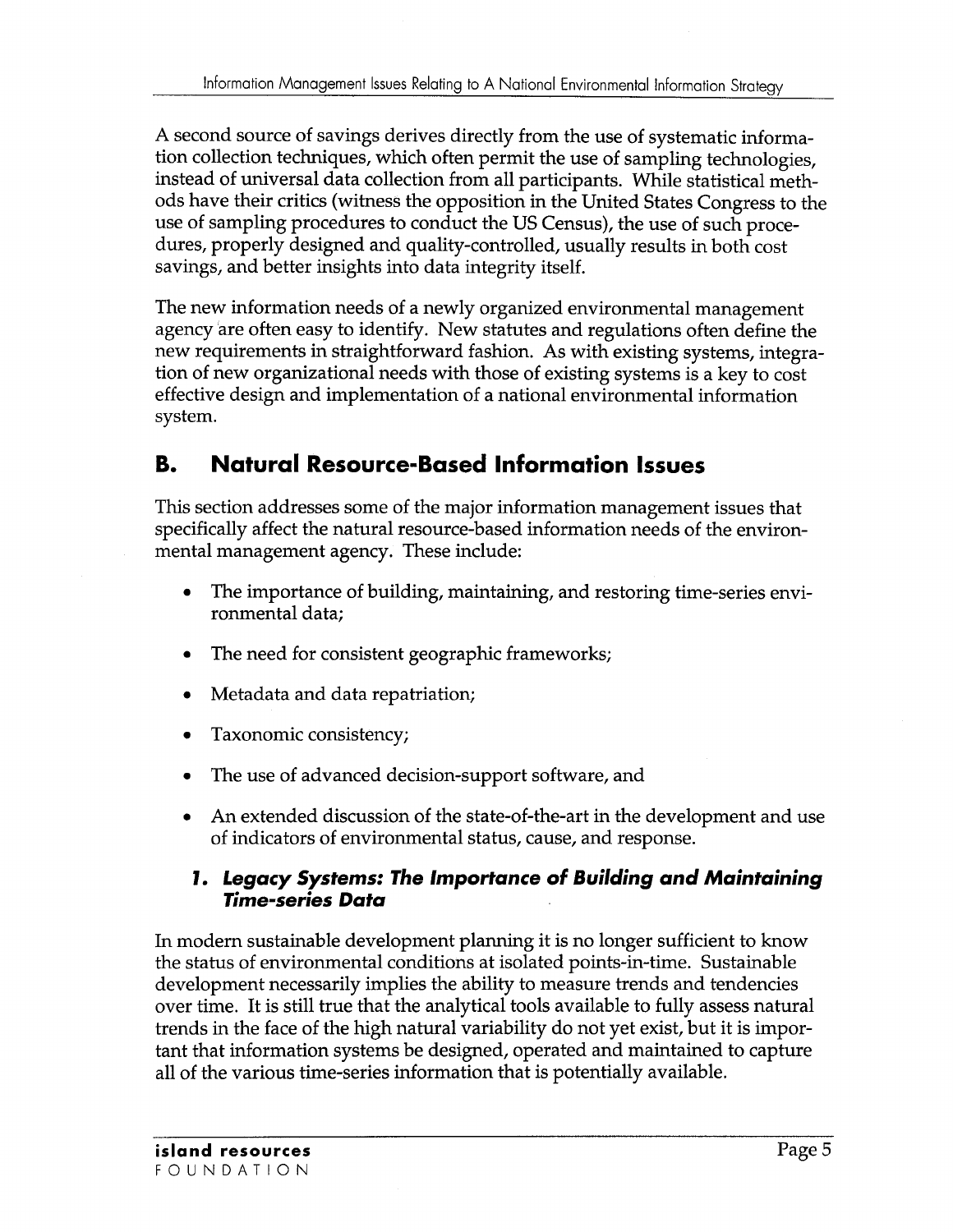A costly omission that affects many developing countries is the abandonment of monitoring time series that had been collected over many generations at some sites. In examining the priorities for new information collection, information system planners need to place high values on going back to sites for which data exist from times in the past, but which have been abandoned more recently.

# *2. The Importance* **of** *Consistent Geographic Frameworks*

Time series data is the fourth dimension of environmental information. The other three dimensions (horizontal coordinates— $e.g.,$  latitude and longitude and altitude or depth) are extremely important, and will only become more important as population densities increase and as pressures on natural systems intensify. Interestingly, the development of more accurate and consistent geographic coordinates for historical data is one way that environmental information system managers can upgrade the quality of legacy information.

New Geographic Position Systems (GPS) radio receivers provide low-cost means of achieving 100-meter accuracy in geo-Iocating all significant geographic features, which is generally sufficient to up-grade most local geographic locational standards. As mentioned above, using GPS to increase the accuracy of fixed site locations used for monitoring over time is one way to substantially upgrade the quality of the entire environmental information database.

At an annual cost of less than US\$15,000, local agencies can build a "differential GPS" community base station, which increases the accuracy of GPS locations to less than 10 meters. This level of accuracy will be available eventually (February, 2006) to even the simplest GPS receiver when the United States Department of Defense turns off electronic features of the current GPS (termed Selective A vailability) which purposely degrade the accuracy of the signal. Ten-metre accuracy is sufficient for planning and management activities in even the smallest local jurisdiction, permitting accurate locations for small buildings, trails and utility systems.

*Loeational Data Standards* are an important tool for environmental information management. Such standards have many applications outside of the environmental arena, and development of such data standards can be a governmentwide activity.

Referring specifically to the needs for environmental data, Locational Data Standards should be chosen with attention to both the needs of the national environmental management agency, and also with concern for selecting standards which will permit or encourage data interchange with neighboring and regional environmental programs.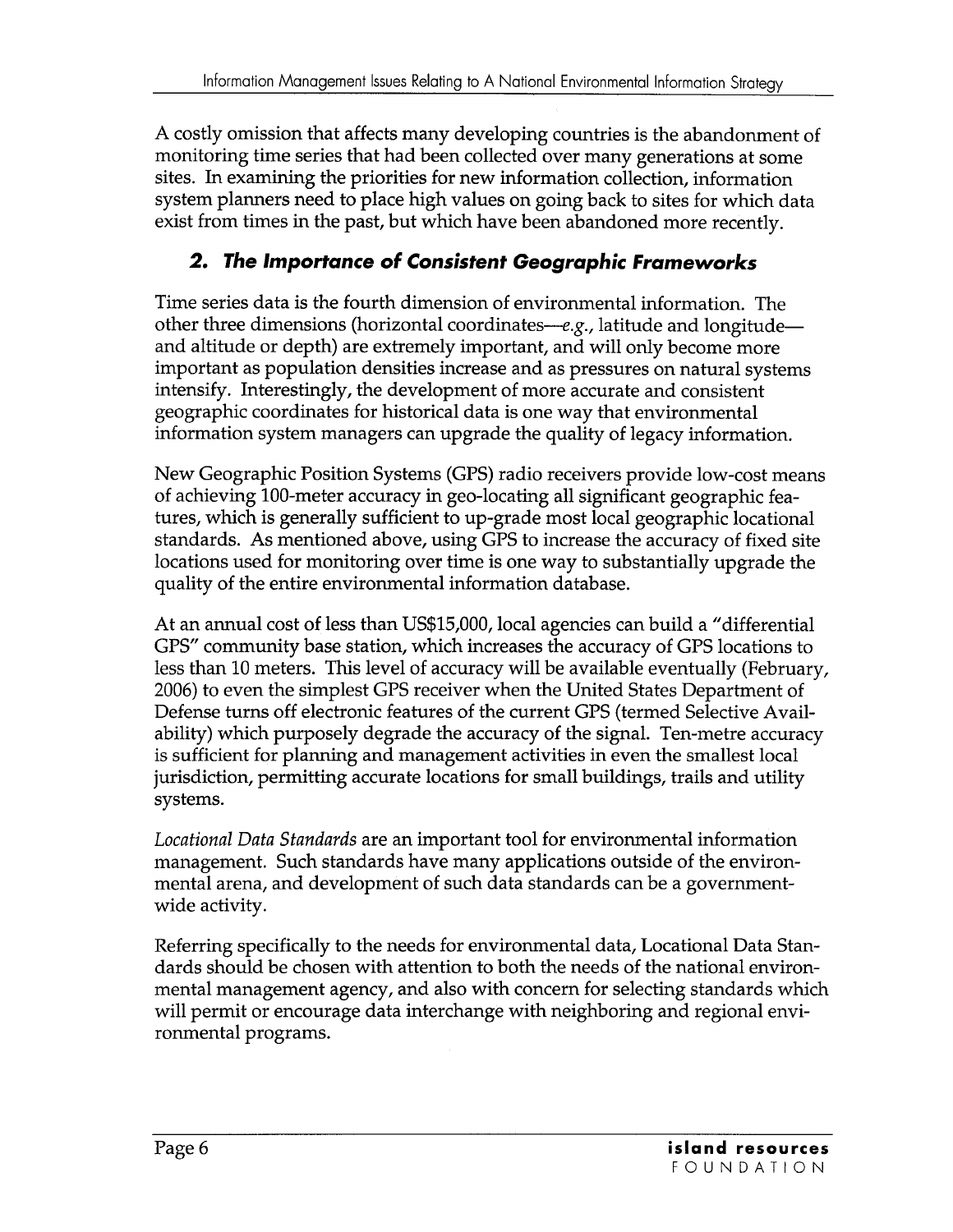## *3. Metadata* **and** *Data Repatriation*

A common feature of most developing countries is that much of the key environmental information-especially historic data from colonial periods, and basic research data gathered in more recent times by scholars and researchers from research centres in Europe or the United States-lies in overseas archives, heretofore inaccessible to local researchers, planners and managers. Environmental information managers in developing countries can take two vital steps to increase the accessibility of this information for sustainable development decisionmakers.

The first step is to support the collection of "metadata" about these information sources, so that Web-linked query systems can track down the sources of these data, and determine in advance of actually getting the data if it is likely to be appropriate for the intended purposes. The world information management community is moving to a series of common "metadata content standards" for information for a variety of applications. Draft metadata international standards are emerging from the International Organization for Standardization (ISO), including the publication of a standard for a global locator systems (GLS) for documents, and a draft standard for geographic data, which will permit querying the worldwide information nodes with geographic coordinates.

Collecting metadata about environmental datasets is neither fun nor quick-andeasy, but it does provide a means to build an overview of the data resourcesand critical data gaps—that are available for decision making.

In a forwarding-looking initiative by the Caribbean Environmental Programme's networking project (CEPNET), the United Nation's Environment Programme's Regional Coordination Unit for the Wider Caribbean has committed to providing a metadata query node for metadata that is compliant with the United States Federal Geographic Data Committee's content standard for geographic data. (This standard will be changed to the ISO-compliant international standard as this is developed). This access node will provide a means for anyone with World Wide Web access to query all catalogued data that refers to specific areas in the Caribbean.

The Biological Resources Division of the US Geological Survey (USGS) has designed a superset of the Geographic Metadata Content Standards. This "NBII" (National Biological Information Infrastructure) content standard is well documented for use by mid-level administrative staff, and the USGS provides a web site with downloadable software which permits the collection of this information in a standardized format. Although the NBII is not yet being used as an ISO metadata standard, it should be considered at least on a pilot basis by environmental information managers in developing countries. It satisfies many of their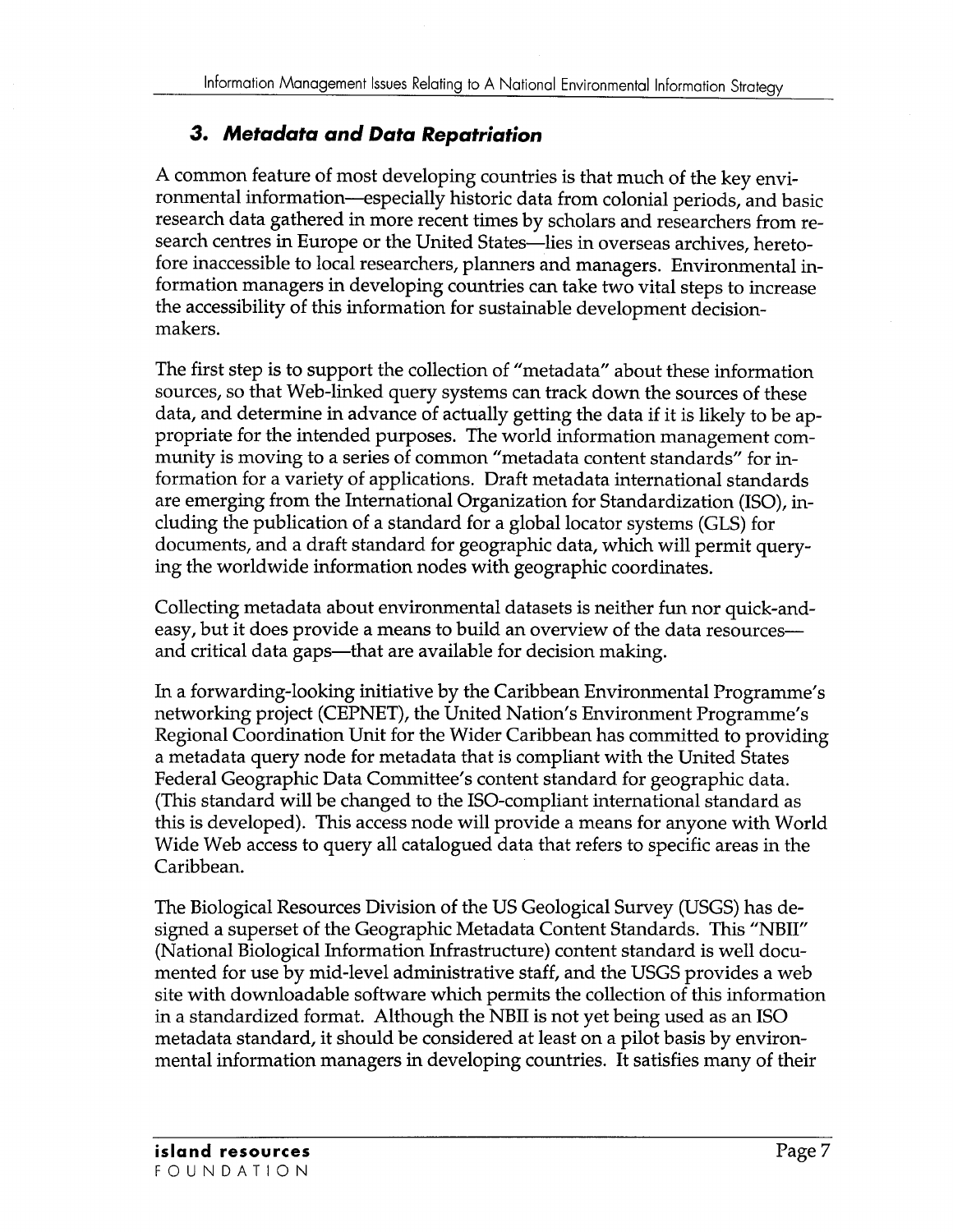needs to have foreign users document their data sets in a way that is directly searchable even now on the World Wide Web.

The second step environmental information managers need to take is to establish contact with major overseas repositories of environmental information (possibly those identified through the metadata collection efforts). They should request either direct data repatriation, or "virtual data repatriation" by means of digitizing the source data sets and making them available over the Internet, based on mutually agreed criteria. To the extent that the national environmental information system has developed specific standards, it may be possible to ask the outside repositories to perform adjustments to the source data to conform to the national standards.

# **4. Taxonomic Consistency**

One of the problems faced by managers of the information resources of developing countries is that in addition to incompatible geographic systems, foreign languages, inconsistent measures, and alienation of data sets, the basic vocabulary used to characterize the biota of a place is inconsistent and variable over time. Environmental information systems need to establish a single taxonomic system to organize past and future classification and community studies and to support biodiversity planning.

# **5. The Use of Advanced Decision-Support Software**

Geographic Information Systems are but one variety of decision-support software systems that are useful in integrating large volumes of complex data to address identified policy issues. While these systems are extremely powerful in many circumstances, they are also high-maintenance systems that require the implementing agency to devote a large effort in technology and the most expensive staff resources to support over time.

For small countries with very limited resources (such as some small island developing states), the cost of these new technologies can be greater than the local system can afford. There is a need for regional and sub-regional service institutions that can provide these advanced analytic services to several countries at a time. Costs would be affordable for all, but would permit the central service group to pay the salaries and buy the equipment necessary to operate at the highest level of efficiency and effectiveness.

It is important to realize that the most difficult element of any decision-support system is not the data collection and processing, but it is casting and timing the proper policy *questions* so that the answers can be used to truly advance the policy making process. Too many times elaborate information products are produced as pretty maps and charts that never influence any development planning process.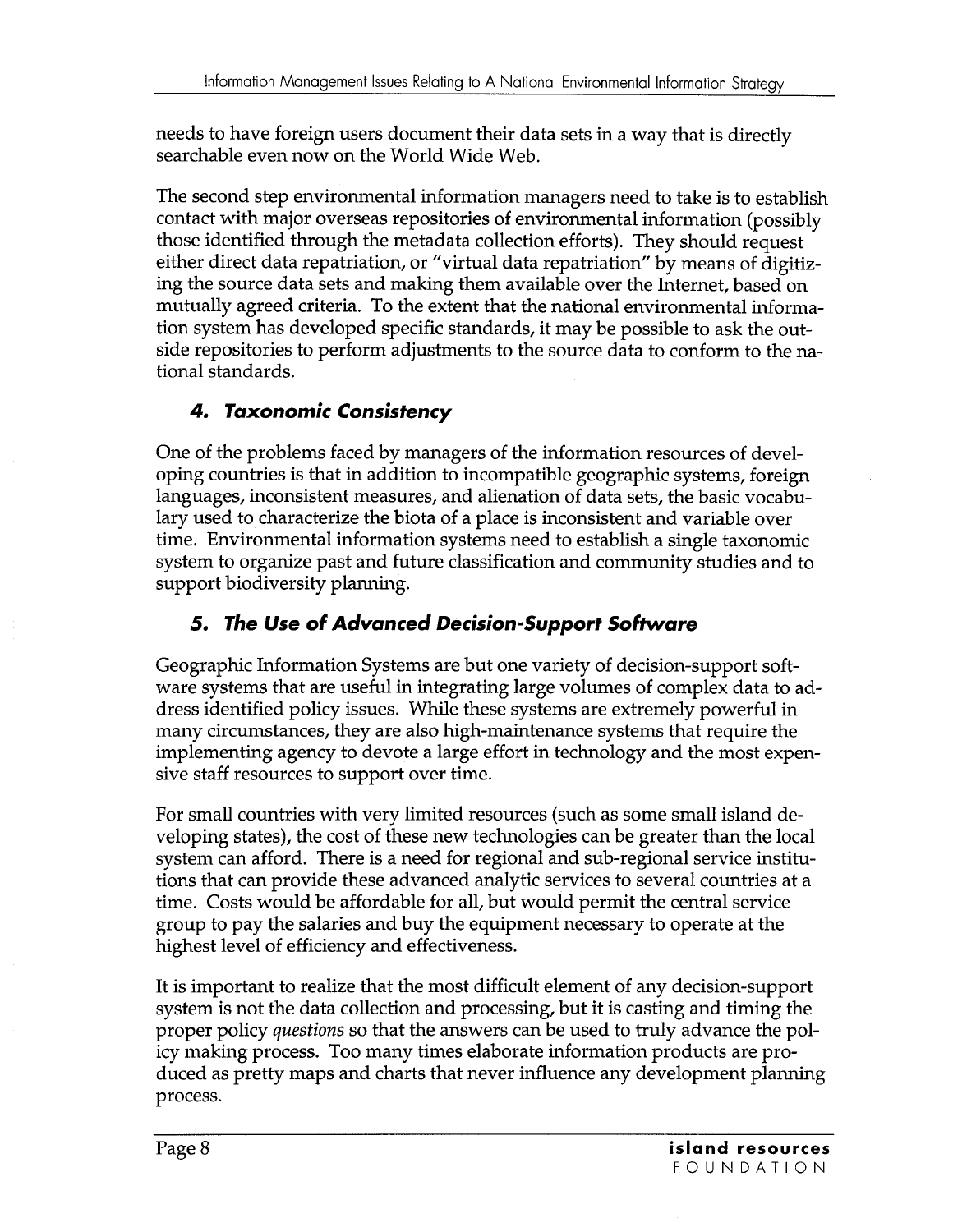## *6. Environmentallndicators*

Environmental indicators define the measures that can be used to assess both environmental conditions and trends, and the effects of environmental management agency actions. Environmental indicators are the building blocks of the national environmental information strategy. By international consensus, environmental indicators are commonly classified in terms of their discrete impacts on the environment:

- **Stressors-those factors that measure the natural and anthropogenic forces** operating to change environmental conditions. In regular usage, many measures of population and economic activity have been used to generate stressor indicators
- **Condition** Indicators-These are the measures of natural functioning of environmental systems, ranging from conventional water quality measures to elaborate, experimental indices for biological integrity.
- **Response** Indicators-Measures of environmental and other agency effects on environmental conditions. As indicated in the previous discussion of administrative records of an environmental management agency, there are direct and indirect relations between measures of agency input to a problem and effects that resolve the problem or change the underlying conditions.

Most environmental management agencies already collect much of this information. It is useful for the information management function to tag and track these data so that they can later be assembled and analyzed for reporting purposes. At the highest levels, these data can be used to produce periodic national environmental assessments, such as the series of reports produced by the Jamaican National Resources Conservation Authority.

In recent years a number of major scientific research efforts have been directed at developing consistent large-scale environmental indicators useful for both national assessments and for comparative national assessments useful to international organizations and assistance agencies. Dr. Jan Bakkes of the Dutch environmental management agency has summarized much of this current information on international environmental indicators in a UNEP report on environmental indicators.

To adapt this high-level research to the decision-making needs of sustainable development policy makers, the Caribbean Development Bank has been working with member states to define a series of environmental indicators. These can be used to supplement annual economic reports to convey a more comprehensive and balanced picture of the changes occurring at the national level. A draft re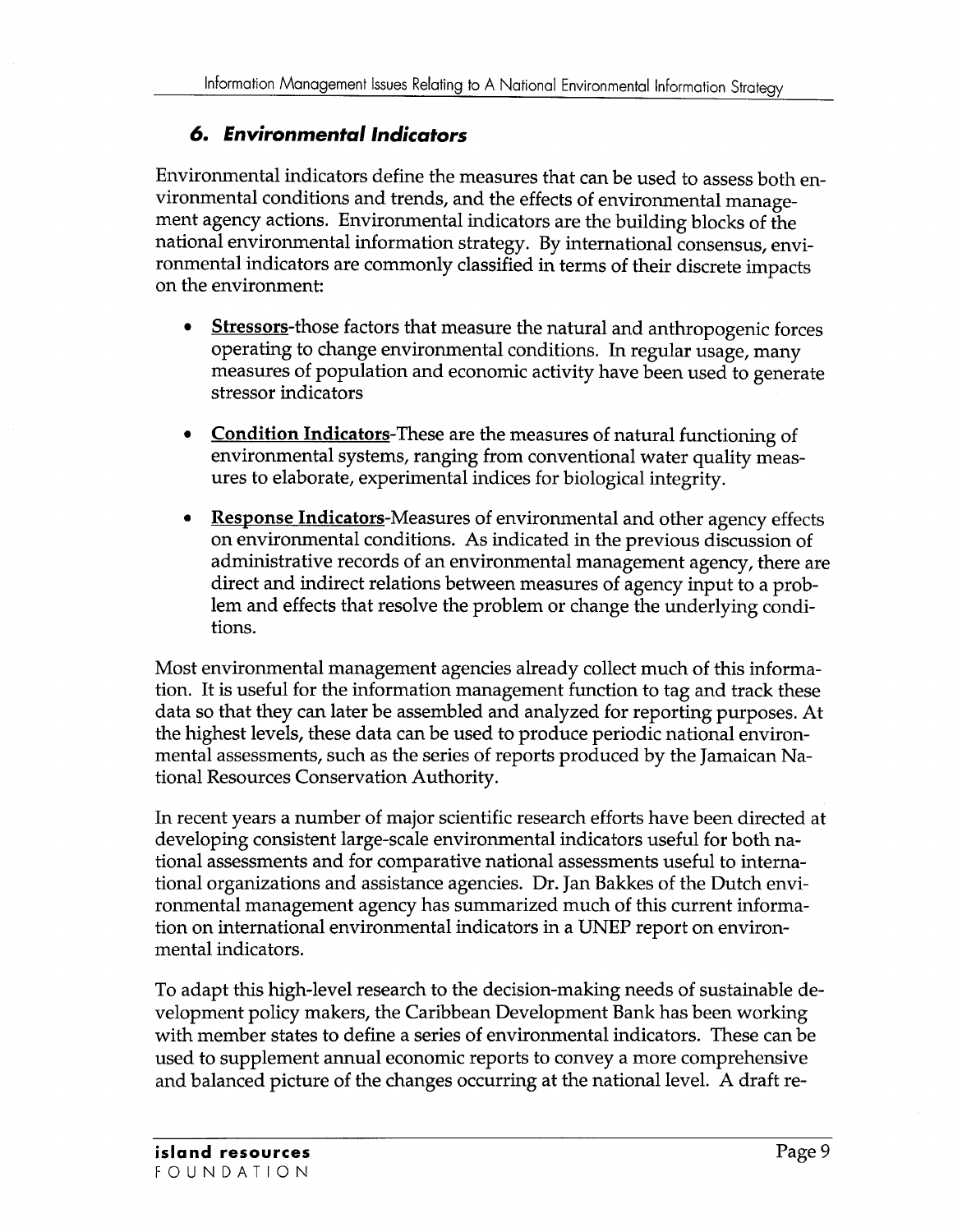port on this approach, by Tom Crowards of the Bank, is available from CDB under title of "Environmental Indicators for the Caribbean".

There is much work being done on environmental indicators. The following section quotes from the United Nations Commission on Sustainable Development publication of May of 1996 on Indicators of Sustainable Development, including the indicators listed in that publication for environmental factors.

\*\*\*\*\*\*\*\*\*\*\*\*\*\*\*\*\*\*\*\*\*\*\*\*\*\*\*\*\*\*\*\*\*\*\*\*\*\*\*\*\*\*\*\*\*\*\*\*\*\*\*\*\*\*\*\*\*\*\*\*\*\*\*\*\*\*\*\*\*\*\*\*\*\*\*\*\*\*\*\*\*\*\*\*

*This document has been posted online by the United Nations Department for Policy Coordination and Sustainable Development (DPCSD). Reproduction and dissemination of the document — in electronic and/or printed format* - *is encouraged, provided acknowledgement is made of the role of the United Nations in making it available.* 

\*\*\*\*\*\*\*\*\*\*\*\*\*\*\*\*\*\*\*\*\*\*\*\*\*\*\*\*\*\*\*\*\*\*\*\*\*\*\*\*\*\*\*\*\*\*\*\*\*\*\*\*\*\*\*\*\*\*\*\*\*\*\*\*\*\*\*\*\*\*\*\*\*\*\*\*\*\*\*\*\*\*\*\*

# **INDICATORS OF SUSTAINABLE DEVELOPMENT**

*On occasion of its third session, in April 1995, the Commission on Sustainable Development (CS* D) *approved a work programme on indicators of sustainable development. The work programme included a list of approximately 130 indicators organized in the Driving Force* - *State* - *Response Framework. In this framework, Driving Force indicators represent human activities, processes and patterns that impact on sustainable development, State indicators indicate the "state" of sustainable development, and response indicators indicate policy options and other responses to changes in the state of sustainable development.* 

*The indicators are intended for use at the national level by countries in their decision*making processes. Not all of the indicators will be applicable in every situation. It is un*derstood that countries will choose to use from among the indicators those relevant to national priorities, goals and targets.* 

*Following the decision of the CSD and the adoption of an implementation plan by experts from various organizations involved in the follow-up, the process of developing methodology sheets for each of the indicators was started. The purpose of the methodology sheets is to provide users at the national level with sufficient information about the concept, significance, measurement and data sources for each indicator* so *as to facilitate data collection and analysis. The process was coordinated by the United Nations Department for Policy Coordination and Sustainable Development (DPCSD) but builds upon indicator work being carried out in several organizations. The process was marked by a high degree of collaboration among a large number of organizations of the United Nations system, other intergovernmental organizations, and non-governmental organizations.* 

*Organizations which have contributed both to the development of the indicators and to the preparation of the methodology sheets include the following: the United Nations*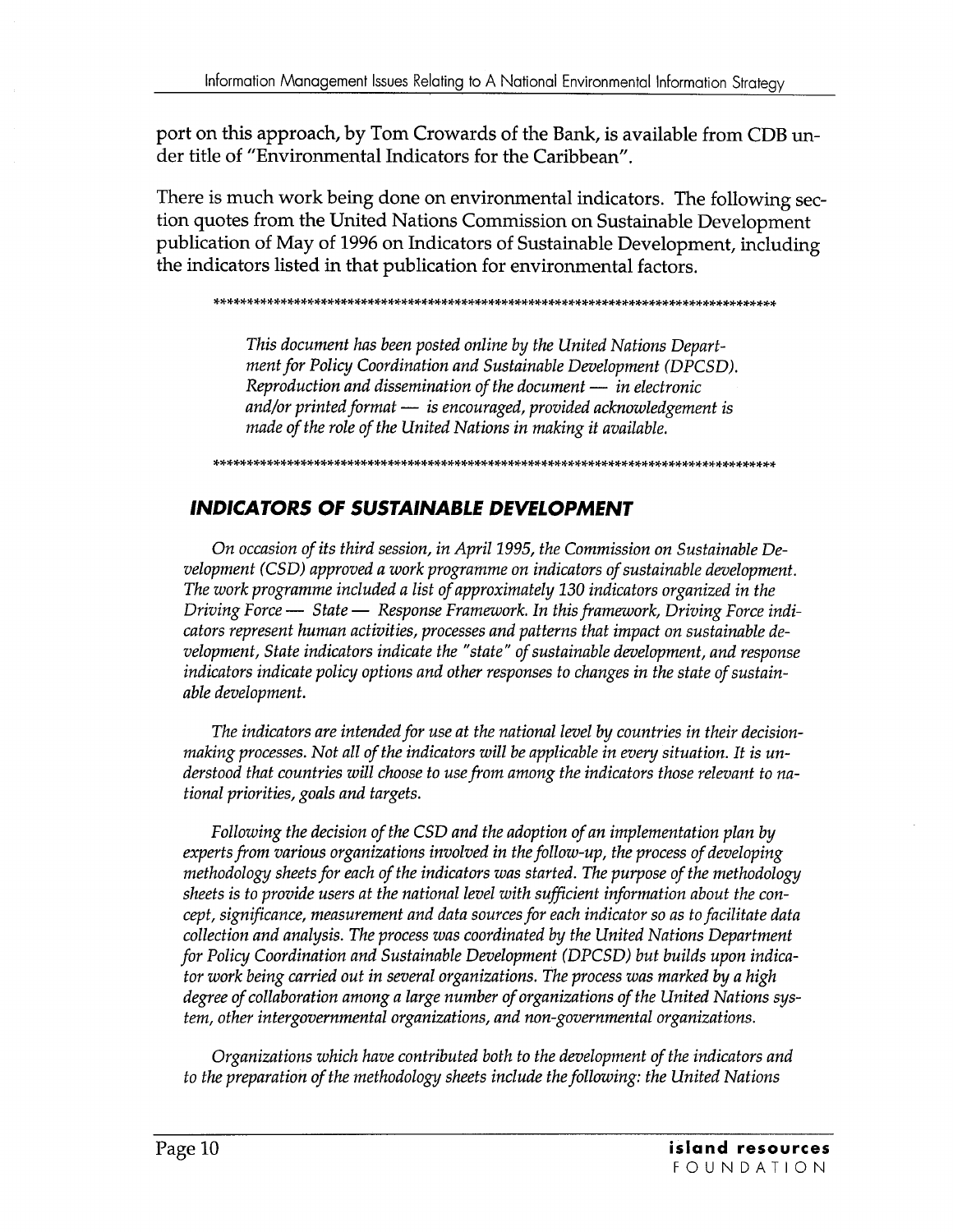*Department for Economic and Social Information and Policy Analysis (DESIPA); the United Nations Department for Policy Coordination and Sustainable Development (DPCSD); the United Nations Department for Development Support and Management Services (DDSMS); the United Nations Department for Humanitarian Affairs (DHA); the secretariat of the Framework Convention on Climate Change; the United Nations Children's Fund (UNICEF); the United Nations Conference on Trade and Development (UNCTAD); the United Nations Development Programme (UNDP) and its Office to Combat Desertification and Drought (UNSO); the United Nations Environment Programme (UNEP) and the secretariat of the Basel Convention; the United Nations University; the Regional Commissions of the United Nations; the United Nations Centre for Human Settlements (Habitat); the International Labour Organization (ILO); the Food and Agriculture Organization of the United Nations (FAO); the United Nations Educational, Scientific and Cultural Organization (UNESCO); the World Health Organization (WHO); the International Telecommunication Union (ITU); the World Meteorological Organization (WMO); the United Nations Industrial Development Organization (UNIDO); the World Bank; the International Atomic Energy Agency (IAEA); the European Communities Statistical Office; the Organization for Economic Co-operation and*  Development *(OECD); the International Centre for Tropical Agriculture (CIAT); the International Conservation Union (IUCN); the International Institute for Sustainable Development (IISD); the International Institute of Applied Systems Analysis (IIASA); the National Institute for Public Health and Environmental Protection of the Netherlands (RIVM); the New Economics Foundation; the Scientific Committee on Problems of the Environment (SCOPE); the Worldwatch Institute; the World Resources Institute (WRI); the World Wide Fund for Nature (WWF); and the Wuppertal Institute.* 

*In February* 1996, *a meeting of government experts was organized by the Environment Agency of Japan, in cooperation with DPCSD, in Glen Cove, New York, to discuss and evaluate the methodology sheets from the point of view of potential users. The methodology sheets were also circulated among a roster of international experts for their comments.* 

*The responsible organizations revised the methodology sheets accordingly and a first draft of the publication was presented as a Background Paper no.* 15, *at the fourth session of the Commission on Sustainable Development, in April/May* 1996. *Since then additional and revised methodology sheets have been submitted by the lead agencies and were incorporated into the revised edition of the document. In a few instances, methodology sheets are still being developed and in these cases, a "bookmark" has been included, stating the name of the indicator, a brief definition, the unit of measurement, and its placement in the framework. The work on completing and revising the methodology sheets will continue, as the CSD work programme on indicators now enters its second phase.* 

*The second phase concentrates on enhancement of information exchange among all interested partners, training and capacity building at the regional and national levels and monitoring the use of the indicators in countries that have shown interest in this process. The publication will now be forwarded to all Governments to assist them in working with indicators in their decision-making processes. As feedback and results from testing, analytical work are discussed, further improvements in the indicators and methodology sheets will be implemented. This includes in the longer run, additional work on interlink-*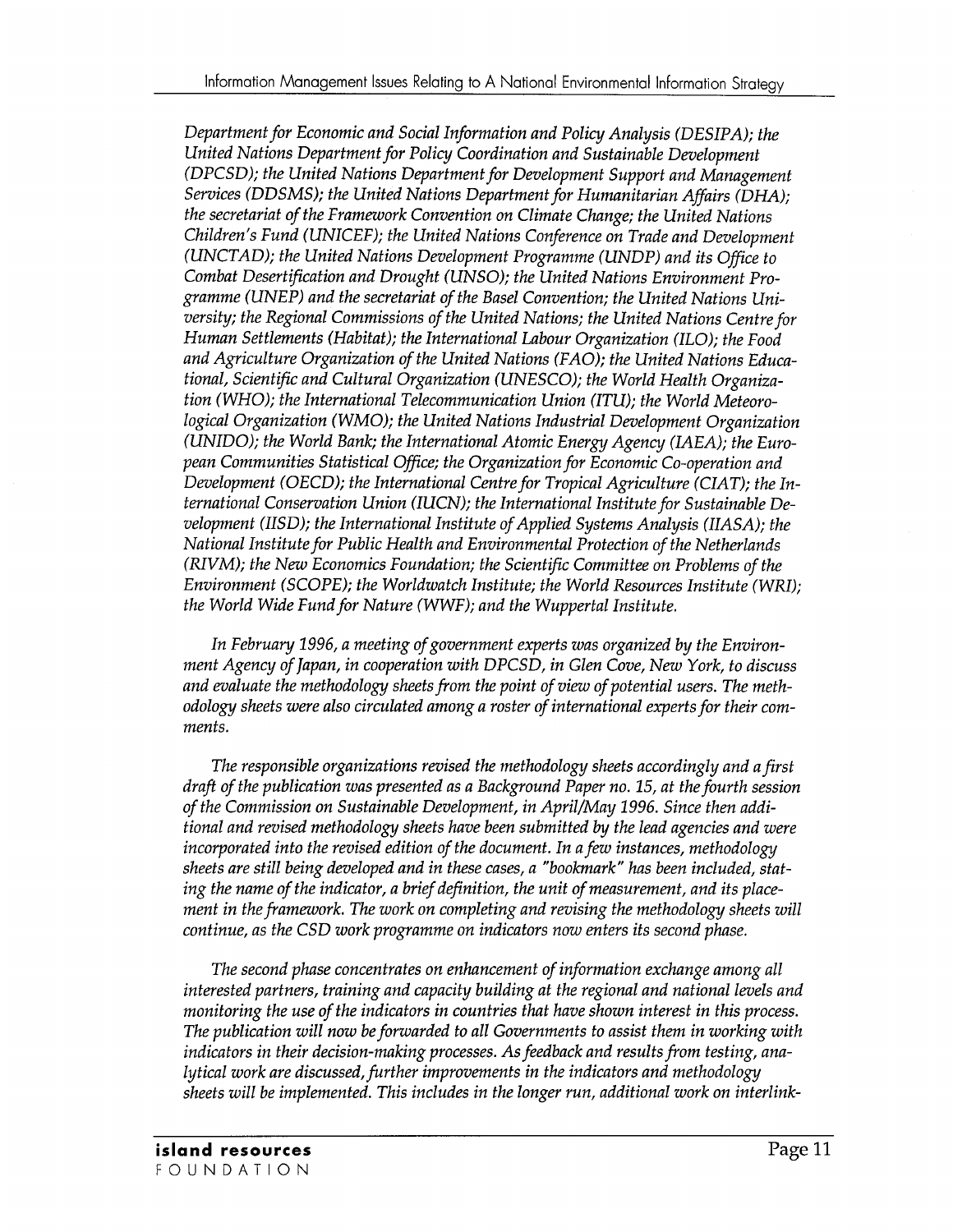*ages, highly aggregated indicators and the conceptual framework and compilation of environmental indicators.* 

### **CATEGORY: ENVIRONMENTAL**

## *Chapter* 18: *Protection of the quality and supply of freshwater resources*

|                      | Driving Force Indicators: - Annual withdrawals of ground and surface water<br>- Domestic consumption of water per capita  |
|----------------------|---------------------------------------------------------------------------------------------------------------------------|
| State Indicators:    | - Groundwater reserves<br>- Concentration of faecal coliform in freshwater<br>- Biochemical oxygen demand in water bodies |
| Response Indicators: | - Waste-water treatment coverage<br>- Density of hydrological networks                                                    |

### *Chapter* 17: *Protection of the oceans, all kinds of seas and coastal areas*

|                   | Driving Force Indicators: - Population growth in coastal areas<br>- Discharges of oil into coastal waters<br>- Releases of nitrogen and phosphorus to coastal waters |
|-------------------|----------------------------------------------------------------------------------------------------------------------------------------------------------------------|
| State Indicators: | - Maximum sustained yield for fisheries<br>- Algae index                                                                                                             |

*Response Indicators:* 

*Chapter 10: Integrated approach* to *the planning and management of land resources* 

| Driving Force Indicators: - Land use change |                                                         |
|---------------------------------------------|---------------------------------------------------------|
| State Indicators:                           | - Changes in land condition                             |
| Response Indicators:                        | - Decentralized local-level natural resource management |

*Chapter* 12: *Managing fragile ecosystems: combating desertification and drought* 

|                   | Driving Force Indicators: - Population living below poverty line in dryland areas                              |
|-------------------|----------------------------------------------------------------------------------------------------------------|
| State Indicators: | - National monthly rainfall index<br>- Satelite derived vegetation index<br>- Land affected by desertification |

*Response Indicators:*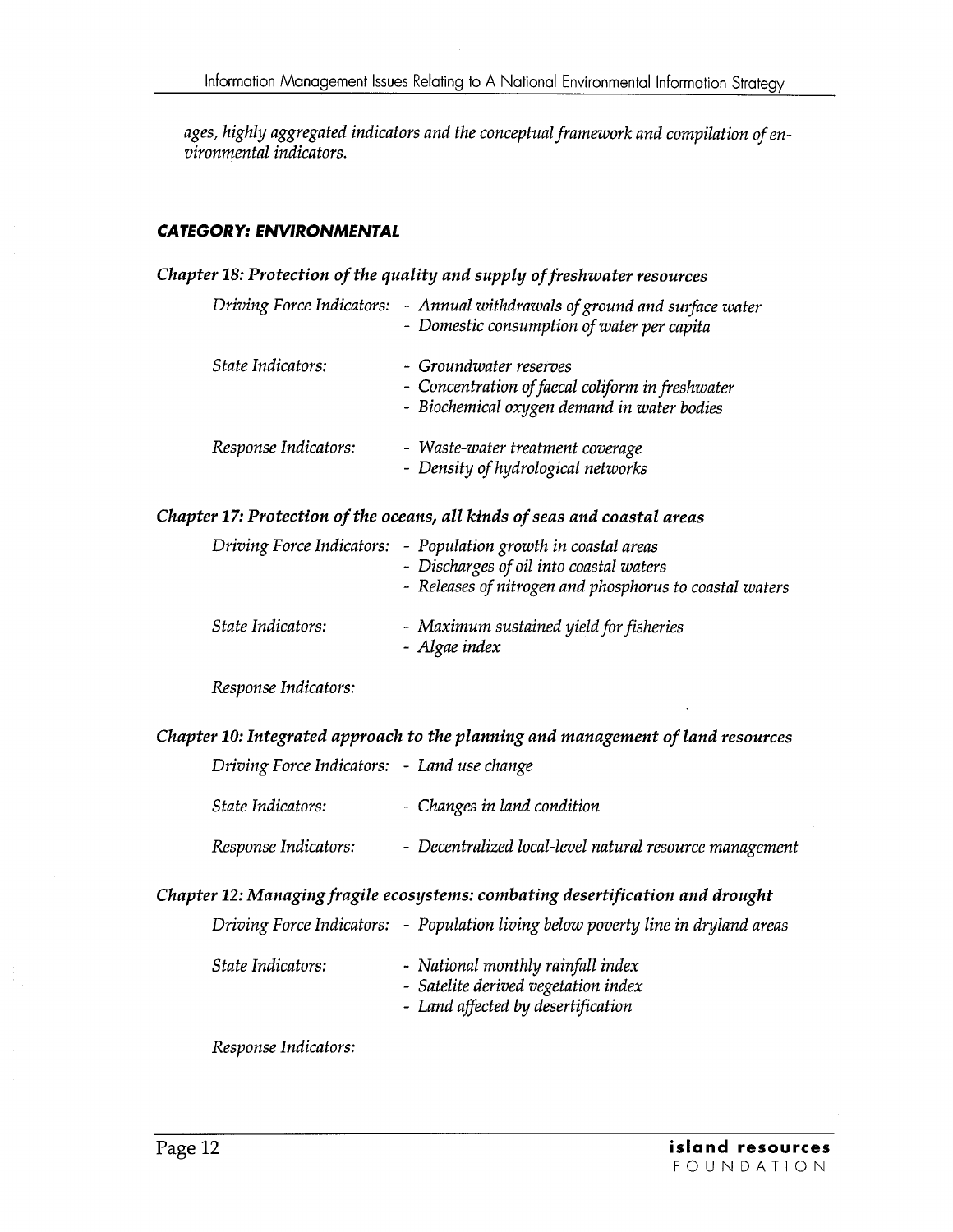# *Chapter* 13: *Managing fragile ecosystems: sustainable mountain development*

|                   | Driving Force Indicators: - Population change in mountain areas                               |
|-------------------|-----------------------------------------------------------------------------------------------|
| State Indicators: | - Sustainable use of natural resources in mountain areas<br>- Welfare of mountain populations |

*Response Indicators:* 

## *Chapter* 14: *Promoting sustainable agriculture and rural development*

| Driving Force Indicators: | - Use of agricultural pesticides<br>- Use of fertilizers<br>- Irrigation percent of arable land<br>- Energy use in agriculture |
|---------------------------|--------------------------------------------------------------------------------------------------------------------------------|
| State Indicators:         | - Arable land per capita<br>- Area affected by salinization and waterlogging                                                   |
| Response Indicators:      | - Agricultural education                                                                                                       |

#### *Chapter* 11: *Combating deforestation*

|                      | Driving Force Indicators: - Wood harvesting intensity                                    |
|----------------------|------------------------------------------------------------------------------------------|
| State Indicators:    | - Forest area change                                                                     |
| Response Indicators: | - Managed forest area ratio<br>- Protected forest area as a percent of total forest area |

## *Chapter* 15: *Conservation of biological diversity*

*Driving Force Indicators:* 

| State Indicators:    | - Threatened species as a percent of total native species |
|----------------------|-----------------------------------------------------------|
| Response Indicators: | - Protected area as a percent of total area               |

### *Chapter* 16: *Environmentally sound management of biotechnology*

*Driving Force Indicators:* 

*State Indicators:* 

| Response Indicators: | - $R \& D$ expenditure for biotechnology                 |
|----------------------|----------------------------------------------------------|
|                      | - Existence of national biosafety regulations/guidelines |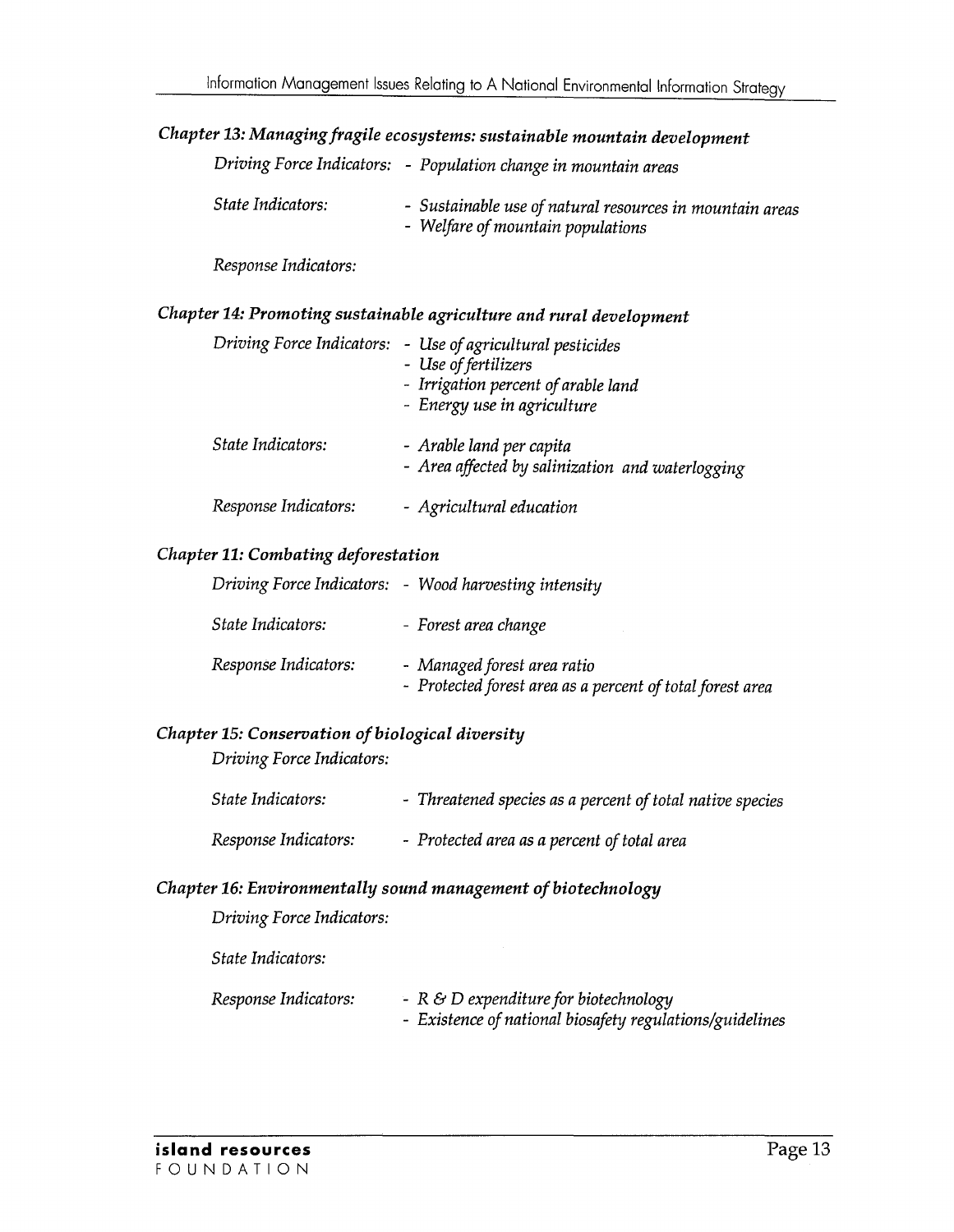### *Chapter* 9: *Protection of the atmosphere*

|                      | Driving Force Indicators: - Emissions of greenhouse gasses<br>- Emissions of sulphur oxides<br>- Emissions of nitrogen oxides<br>- Consumption of ozone depleting substances |
|----------------------|------------------------------------------------------------------------------------------------------------------------------------------------------------------------------|
| State Indicators:    | - Ambient concentrations of pollutants in urban areas                                                                                                                        |
| Response Indicators: | - Expenditure on air pollution abatement                                                                                                                                     |

#### *Chapter* 21: *Environmentally sound management of solid waste and sewage-related isues*

|                      | Driving Force Indicators: - Generation of industrial and municipal solid waste<br>- Household waste disposed per capita |
|----------------------|-------------------------------------------------------------------------------------------------------------------------|
| State Indicators:    |                                                                                                                         |
| Response Indicators: | - Expenditure on waste management<br>- Waste recycling and reuse<br>- Municipal waste disposal                          |

#### *Chapter* 19: *Environmentally sound management of toxic chemicals*

*Driving Force Indicators:* 

| State Indicators:    | - Chemically induced acute poisonings               |
|----------------------|-----------------------------------------------------|
| Response Indicators: | - Number of chemicals banned or severely restricted |

#### *Chapter 20: Environmentally sound management of hazardous wastes*

|                      | Driving Force Indicators: - Generation of hazardous wastes<br>- Imports and exports of hazardous wastes |
|----------------------|---------------------------------------------------------------------------------------------------------|
| State Indicators:    | - Area of land contaminated by hazardous wastes                                                         |
| Response Indicators: | - Expenditure on hazardous waste treatment                                                              |

### *Chapter* 22: *Safe and environmentally sound management of radioactive wastes*

*Driving Force Indicators:* - *Generation of radioactive wastes* 

*State Indicators:* 

*Response Indicators:* 

Excerpted from the United Nations FIP site.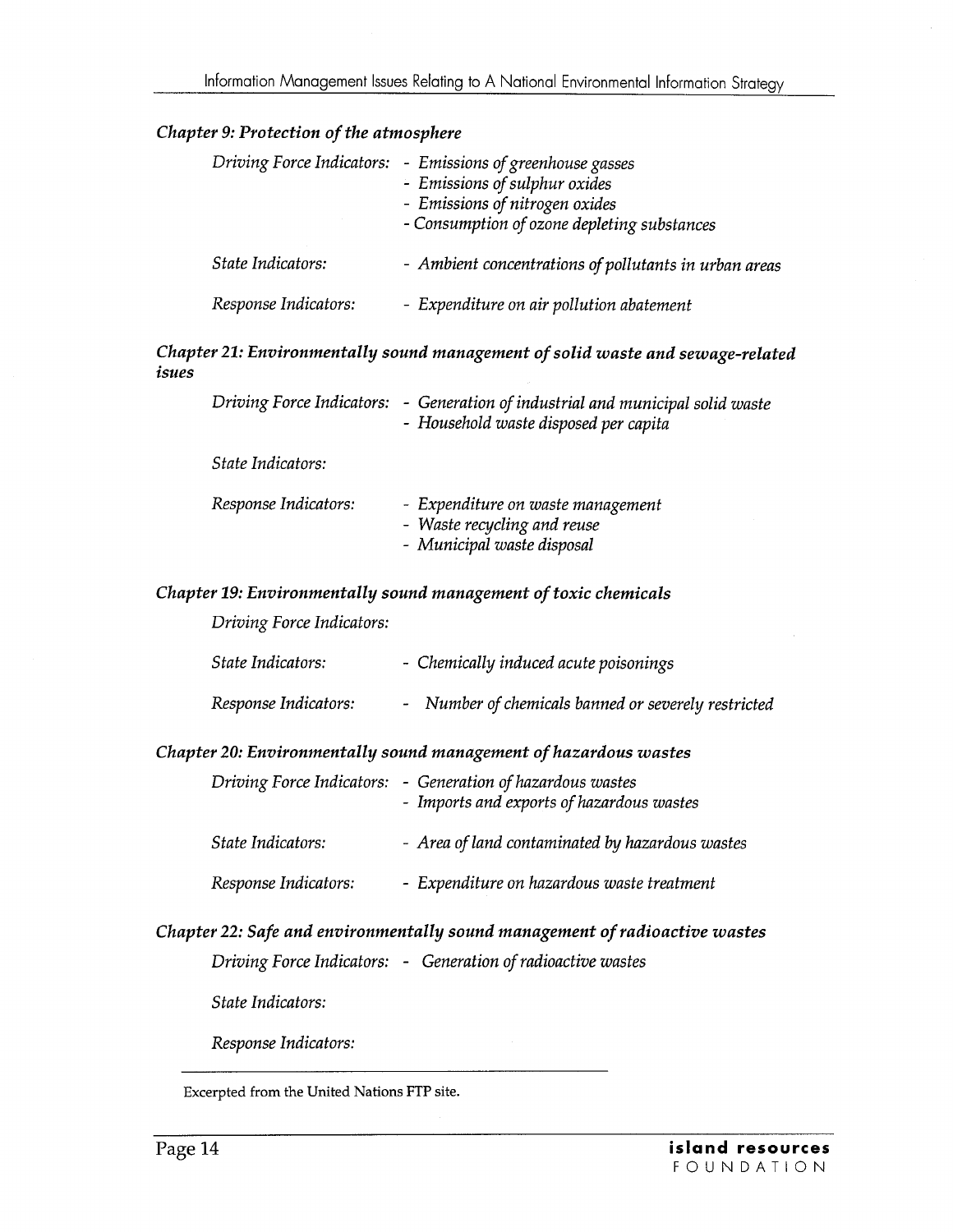#### **CARIBBEAN DEVELOPMENT BANK**

A more specific application of environmental indicators is summarized by the following report from the Caribbean Development Bank to the November, 1997, Ministerial Review of the Caribbean Small Island Developing States Achievements for the 1994 SIDS Program of Action. Although this summary is specific to the needs of the Caribbean, the issues are common to the information management needs of indicators for most developing countries.

### *Environmental Indicators* **for** *the Caribbean (Summary)*

#### *SIDS97/* 1997 *Original: ENGLISH*

*This report was prepared by Tom Crowards, country economist, Caribbean Development Bank. The views expressed in this document are those of the author and do not necessarily reflect the views of the of the Caribbean Development Bank.* 

### **SUMMARY**

*Many of the more widely publicised environmental issues within the Caribbean are common knowledge. These include marine pollution, coral reef degradation, threats to endangered species, and problems of solid waste disposal. However, there is very limited information readily available on the current state of these problems, on where the issues are most pressing, on general trends, and on their economic or developmental significance. A lack of coordination between donor agencies acting on environmental issues has led to the establishment of an Environmental Interagency Coordinating Committee, chaired by CDB. Whilst this committee seeks to address areas of duplication and disparity in the funding of environmentally focused projects, there remains a "glaring gap* ... *in the baseline environmental data necessary to measure the severity of environmental problems and monitor changes in environmental conditions" (Caribbean Group for Cooperation in Economic Development,* 1994, *p.38).* 

*This report outlines the rationale for deriving environmental indicators and their possible incorporation within routine analysis of national development performance. The theory and background literature on the formulation of environmental indicators and on integrating environmental concerns within an economic framework are outlined. Current international and regional initiatives aimed at deriving sets of indicators are discussed, and a potential set of primary environmental indicators presented. Possible sources of data are considered, focusing initially on international and regional sources. An ongoing pilot study deriving environmental indicators for Barbados is presented in the accompanying report.* 

*Indicators are not merely assemblages of information but are instruments aimed at influencing decision making, and must therefore be geared towards achieving this final goal and shaped by the circumstances and processes peculiar to each situation. Hence, "there is no such thing as a universal set of environmental indicators" (Bakkes et al., 1994, p.2). Appropriate indicators can be expected to vary between regions, between countries, and*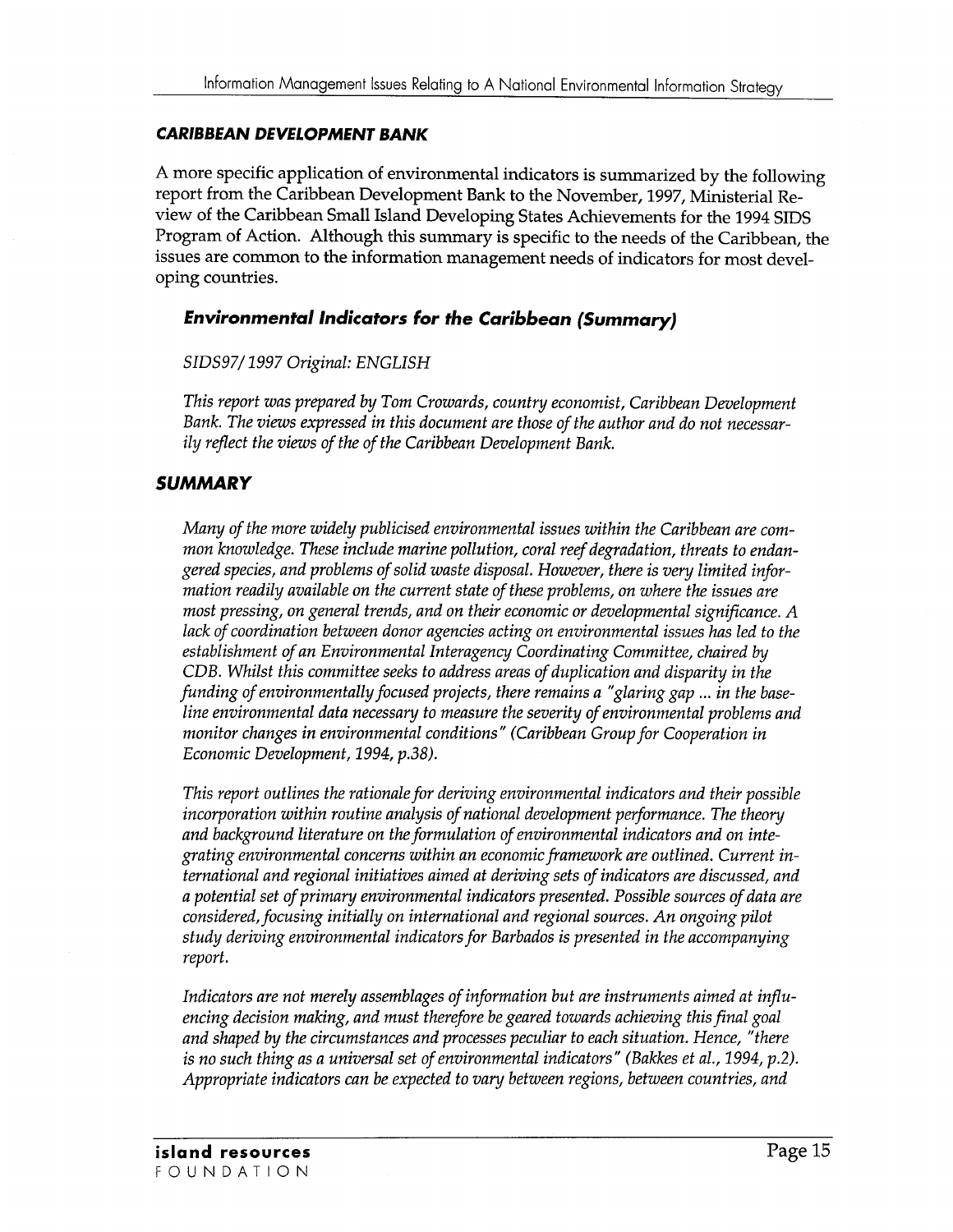*even within countries, although the focus of this report is on national-level indicators. These can serve to highlight national environmental management priorities, can facilitate international comparison and the establishment of regional benchmarks, and allow assessment alongside national economic indicators. The relevance of particular indicators can also be expected to vary over time, as environmental conditions and policy orientation change. Therefore, whilst a broad set of indicators is presented, this should not be taken as a definitive list. The list of appropriate indicators can be expected to vary between countries according to environmental conditions, policy priorities and, acknowledging that in many cases this may be a limiting factor, the availability of data.* 

*Deriving a set of potential indicators is not in itself a novel exercise. Difficulties arise in focusing attention on environmental issues specific to the region, in fine-tuning indicators in order to satisfy criteria such as being representative, relevant and practical, and in determining the existence and accessibility of available data.* 

*A possible set of indicators for assessing environmental quality is outlined in Appendix 1. This list has been split into* 15 *broad categories, based on different aspects of environmental concern, and an additional category for miscellaneous information.* It *is a set of 'primary' indicators, outlining datasets which could be collated to provide useful information on a range of environmental matters, and which can be further manipulated into more complex' composite' indicators.* 

*The fifteen broad categories are:* 

- *Freshwater Supplies*
- *Energy*
- *Mineral Resources*
- *Beaches*
- *Fisheries*
- *Forests*
- *Land Use and Degradation*
- *Biodiversity*
- *Coral Reefs (Wetlands, Seagrass Beds)*
- *Water Quality (Fresh and Marine)*
- *Sewage Disposal*
- *Solid Waste Disposal*
- *Toxic/Hazardous Materials*
- *Air Pollution*
- *Urban Environment*

*Within each category, entries are grouped according to a 'Status — Cause — Response' model. Indicators are identified as representing:* 

*the current status of the environment, implying both the state of environmental quality and the significance of the resource;* 

*the causes of environmental change, either underlying or proximate sources of pressure; or*